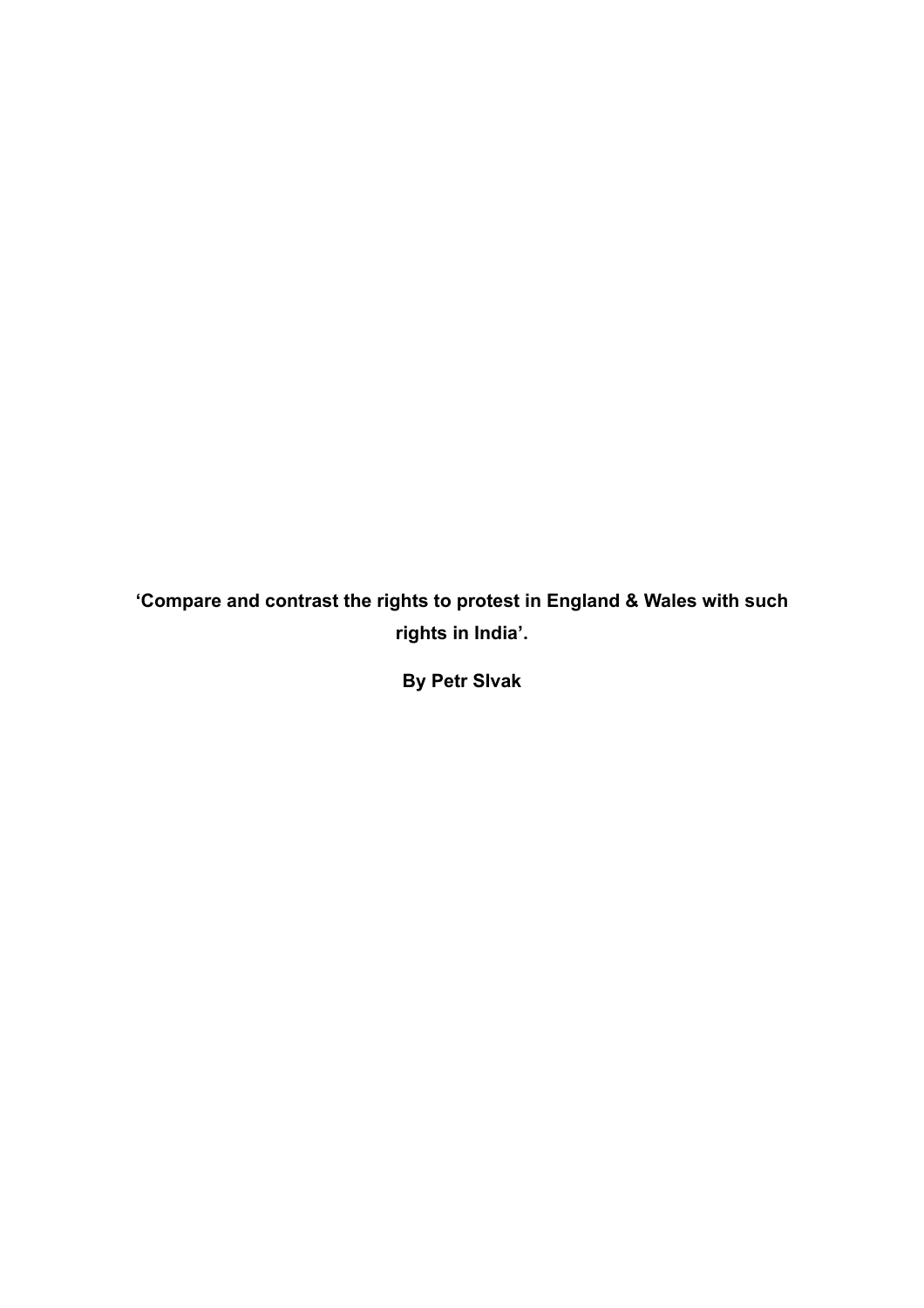# **Compare and contrast the rights to protest in England & Wales with such rights in India.**

# **Introduction**

<span id="page-1-4"></span><span id="page-1-3"></span>The following essay will be comparing the rights to protest in England and Wales (UK) with such rights in India. The right to protest legal developments in India can be primarily attributed to Mahatma Gandhi, who was an advocate for the freedom of speech and right to protest; however, Gandhi was a revolutionist since his approach was unorthodox, instead of using violence and fear to pressure the government, Gandhi organised peaceful and nonviolent protests. Gandhi believed the most potent "weapon" was fasting<sup>1</sup>[.](#page-1-0) An example would be 'September [1](#page-1-0)932 where Gandhi began a hunger strike in Yerwada Jail in Pune<sup>'[2](#page-1-1)</sup> the decision was fuelled by the 'government's decision to separate India's electoral system by caste<sup>'[3](#page-1-2)</sup>. Another famous example would be September 1924, the 'First Hindu-Muslim unity fast', which lasted roughly 15 days. There are several examples of Gandhi's protests (ranging from 1913 to 1948). The reason why Gandhi is the crux of this essay is due to his significant influence on the Sikh Jurisprudence and rights to protest and freedom of speech.

<span id="page-1-5"></span>Contrary to India, the UK's rights to protest can be attributed to several different sources that have shaped the current legal system (Right to Protest Act). The most infamous legislation that governs the right to protest in the UK is the European Convention on Human Rights. More specifically, article 10, which covers 'Freedom of Expression' and Article 11, which is concerned with 'Freedom of Assembly and Association', protects people's rights, not only protests but also participating in trade union groups. There are no limitations on the freedom of expression; however, the

<span id="page-1-0"></span>Whitney Sandford, 'What Gandhi can teach today's protesters' (2017) < https://theconversation.com/ [1](#page-1-3) what-gandhi-can-teach-todays-protesters-83404> Accessed 12<sup>th</sup> Sep 2021

<span id="page-1-1"></span> $2$  History, 'Gandhi begins fast in protest of caste separation' < https://www.history.com/this-day-inhistory/gandhi-begins-fast-in-protest-of-caste-

<span id="page-1-2"></span>separation#:~:text=On%20September%2016%2C%201932%2C%20in,India's%20electoral%20syste m%20by%20caste.&text=Gandhi%20believed%20this%20would%20permanently%20and%20unfairly %20divide%20India's%20social%20classes.> Accessed 12th Sep 2021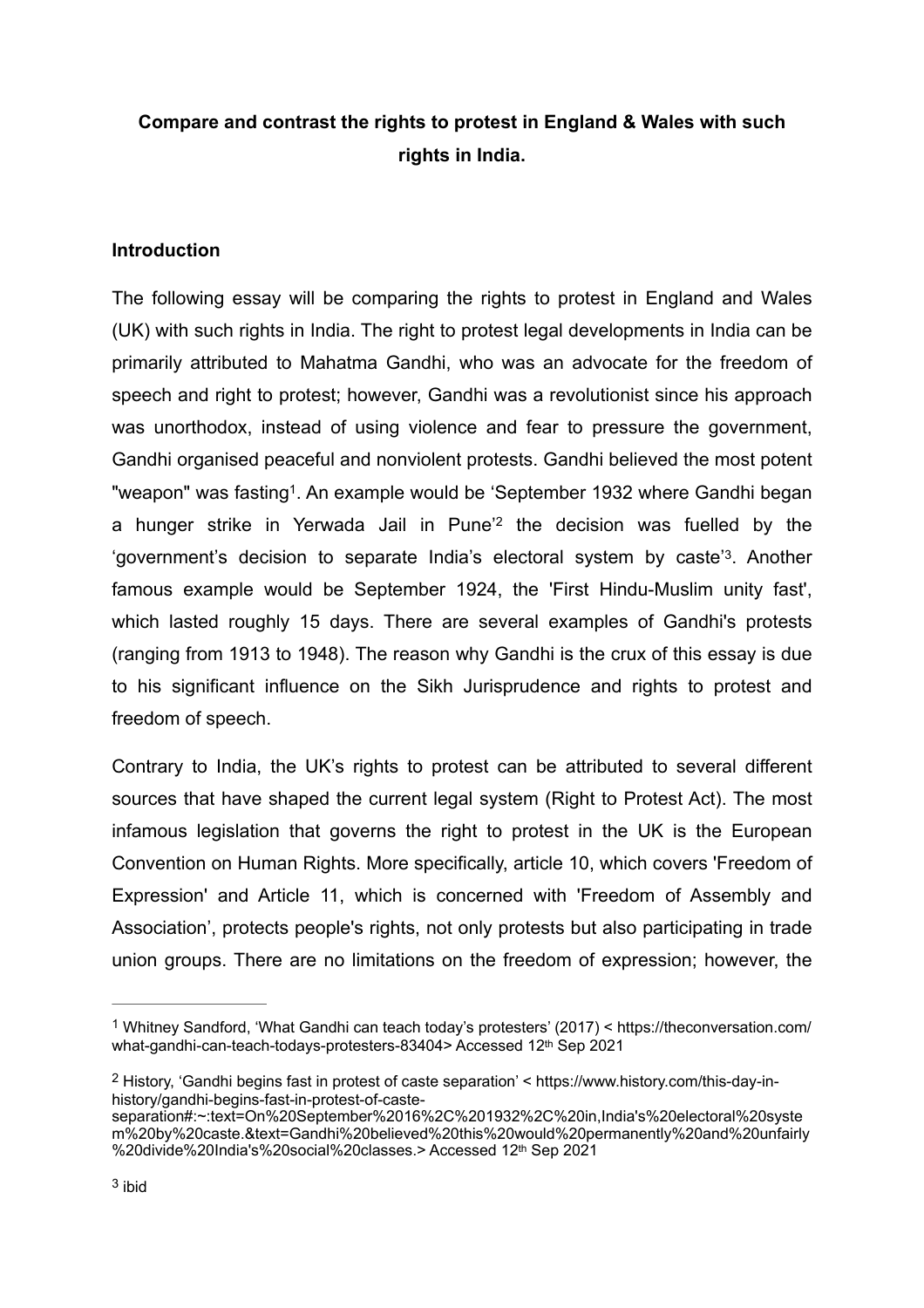right to protest in the UK can not infringe on another person's rights and freedoms. In recent years an attribution can be made to Covid-19, which had unveiled that restrictions can be placed on these rights in specific circumstances in the interest of the public.

# **Initial Comparison**

<span id="page-2-5"></span><span id="page-2-4"></span><span id="page-2-3"></span>The Indian Constitution 1949 shows that the right to protest is fundamentally similar to the United Kingdom. It directly protects certain rights to the freedom of expression and, most notably, section 19(b) 'to assemble peaceably and without arms<sup>[4](#page-2-0)</sup> which clearly states that there is a right to protest. However, the rights to freedom of speech and the right to protest in the Indian Constitution 1949 are not absolute according to clauses 16(b)(2) and 16(b)(6) this right can be subjected to 'reasonable restrictions<sup>[5](#page-2-1)</sup>. Therefore, this raises an important question as to what can be deemed a 'reasonable restriction?' Srivastava<sup>[6](#page-2-2)</sup> argues that the "phrase 'reasonable restriction' connotes that the limitations imposed upon a person in the enjoyment of the right should not be arbitrary or of an excessive nature, beyond what is required in the interest of the public. This argument highlights a deep concern about the wording used in the constitution; the phrase 'reasonable restrictions' is inherently flawed since it is subjective to the eye of the beholder, the bar for reasonableness is defined nowhere in the constriction and can therefore continually be moulded, justifying any restriction as reasonable, it is indeed a slippery slope conundrum.

ECHR Article 11(2) 'Right to Assembly' allows citizens to protest (only in circumstances of peaceful protests this right, therefore, does not extend to riots and physically violent parts or assemblies), the Right to Assembly in ECHR is, therefore, more absolute than the one in the India Constitution since there are no ambiguities

<span id="page-2-0"></span>Indian Kanoon, 'Article 19 in The Constitution of India 1949' < https://indiankanoon.org/doc/ [4](#page-2-3) 1218090/> Accessed 12th Sep 2021

<span id="page-2-2"></span><span id="page-2-1"></span><sup>&</sup>lt;sup>[5](#page-2-4)</sup> Romit Srivastava, 'Test to Determine Reasonable Restrictions Under Article 19 of the Constitution of India' (2012) p.3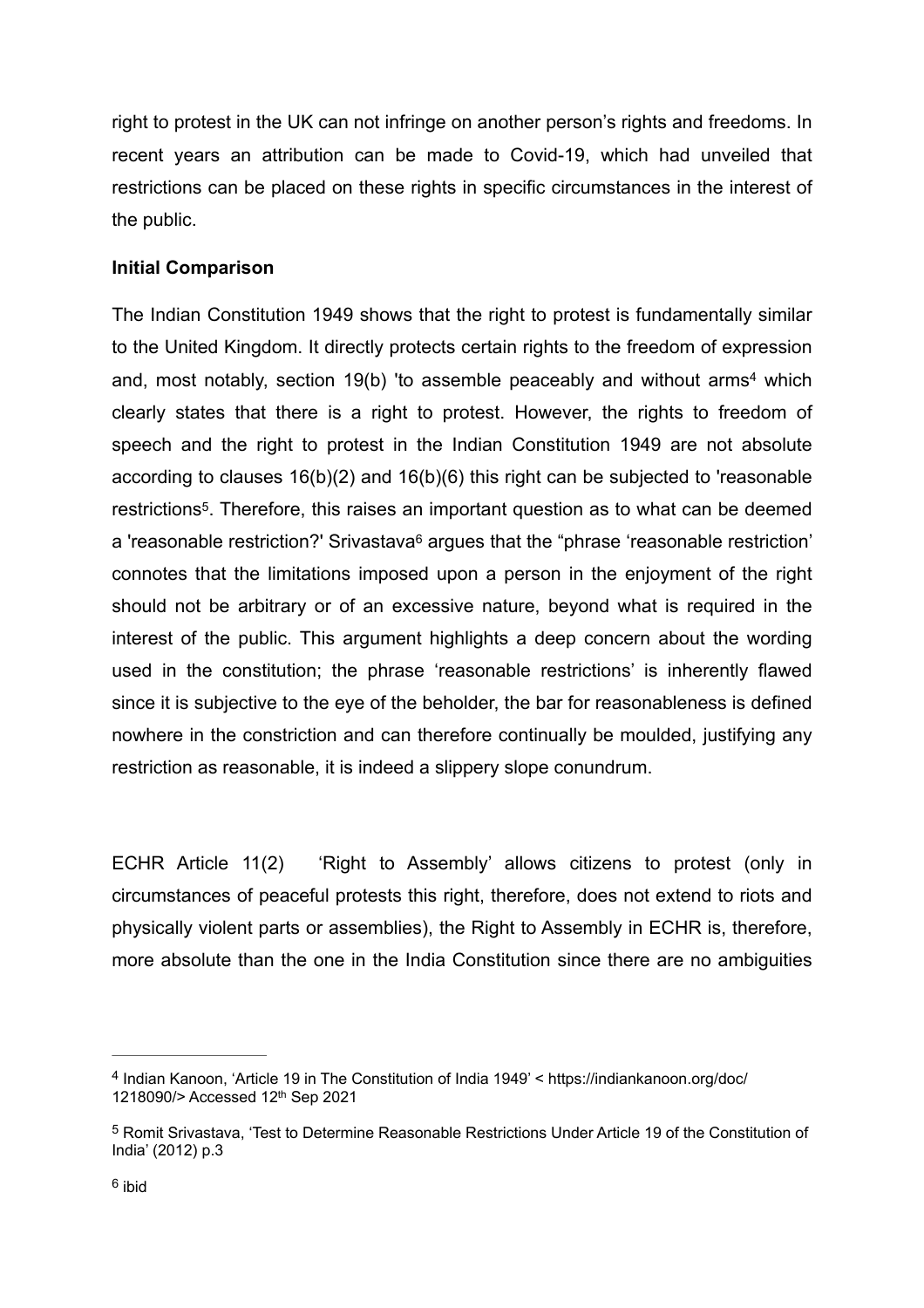<span id="page-3-2"></span>as to 'reasonableness' because the law that governs the British islands places 'no restrictions on the right of assembly that can be left subject to interpretation<sup>[7](#page-3-0)</sup>.

## **India and the impact of Corona Virus on the right to protest**

<span id="page-3-3"></span>However, restrictions have been demonstrated, and it has been shown that the rights can be revoked or limited. For example, during the Covid-19 'additional legislation has been passed which puts restrictions on the right to assembly. This legislation makes it an offence for groups to assemble, which would include a protest or march. $8$  During Covid-19 there had been several protests that had taken place, for example, the Black Lives Matter Movement. Although the Right to Assembly and the Freedom of Expression are rights that should not be restricted, measures have been implemented to limit these rights due to the extenuating circumstances such as the virus being more deadly than ever before. An example of the measures that have been put in place to limit this right is the Health Protection (Coronavirus Restrictions) (Steps) (England) Regulations 2021, where the 'qualified rights' have been restricted in order to protect the public from the virus, such as the limitation of having to undergo a risk assessment when there is a gathering of more than 30 people. However, all restrictions have been lifted as of 19<sup>th</sup> July 2021. The pandemic has demonstrated that these rights are not as absolute as they may come across initially.

There are several similarities, as seen from the Indian Constitution and the European Commission on Human Rights. For example, in the Indian Constitution section 19(b), the government grants the people the 'right to peacefully assemble' as does Article 11 of the ECHR within the United Kingdom. However, the critical distinction between the two nations response to 'the right of protest' is the fine lines of the law. For example, As mentioned previously, the Indian Constitution where the 'reasonable restrictions' is a subjective term that allows the government to mould and bend the law, as will later be highlighted through the 'Farmers Protests'.

<span id="page-3-0"></span>Neil Jarman and Geraldine Scullion, 'Protecting Rights or Limiting Disorder? Freedom of Assembly [7](#page-3-2) and the Right to Protest' p.7 < https://www.community-relations.org.uk/sites/crc/files/media-files/ Protecting%20Rights%20or%20Limiting%20Disorder.pdf> Accessed 12th Sep 2021

<span id="page-3-1"></span><sup>&</sup>lt;sup>[8](#page-3-3)</sup> National Legal Service Solicitors, 'UK Protest Rights: Legalities & Charges' < https:// nationallegalservice.co.uk/uk-protest-rights/> Accessed 12th Sep 2021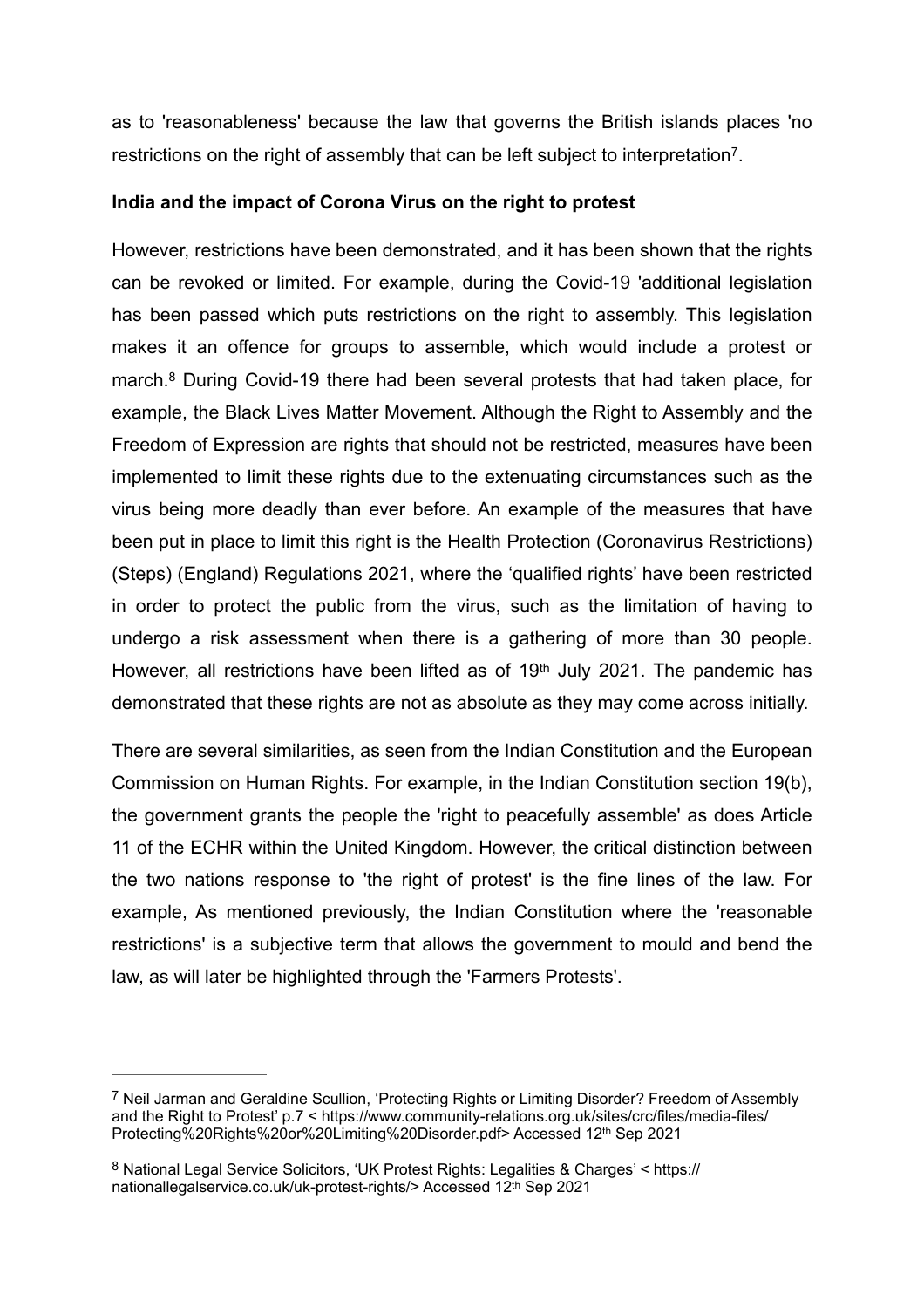## **Highlighting the 'reasonable restrictions'**

<span id="page-4-4"></span><span id="page-4-3"></span>SnehalDhote had closely examined this phrase 'reasonable restrictions'<sup>[9](#page-4-0)</sup> that is used as a caveat in the India Constitution, explicitly pertaining to Article 19(1)(a) and Article 19 (1)(b). The main highlight of her article was that the wording of the legislation is so vague that it can be interpreted in several different ways. For example, balancing the rights of commuters to go to work and protesters and their right to assemble. Sikh Jurisprudence on several occasions has not favoured the latter. For example, *Mazdoor Kisan Shakti Sangathan v. Union of India<sup>[10](#page-4-1)</sup> in this case,* the court had balanced the rights of the commuters, and the protesters, Arvind Bhanu, in his article discussed this point and demonstrated that there is a standing issuesince a 'public place is a subject matter of shared rights by all<sup>'[11](#page-4-2)</sup> what is fundamentally demonstrated by this case is the fragile nature of the right to protest in India since the protest itself cannot infringe on the rights of others. This is a fundamentally flawed mentality, a protest without an adverse effect on people outside of the protest suit no purpose at all.

<span id="page-4-5"></span>Protests can only occur in designated areas chosen by the administration and cannot infringe on the fundamental rights of others. Therefore, the question that arises is 'how does one exercise the right to assembly?' with all these restrictions, such as gaining permission from the authorities for the protest, which points towards an authoritarian system and not one of democracy. Since the right to assembly should be an inherent right and not be directed, policed and granted by the local authorities. This authoritarian attitude from the government has been exemplified in

<span id="page-4-0"></span>[<sup>9</sup>](#page-4-3) Snehal Dhote, "Right to Protest v. Convenience of the Public – The Indian Supreme Court's Decision on Shaheen Bagh Anti-CAA Protests", (OxHRH Blog, October 2020), <https:// ohrh.law.ox.ac.uk//right-to-protest-v-convenience-of-the-public-the-indian-supreme-courts-decisionon-shaheen-bagh-anti-caa-protests> Accessed 12th Sep 2021

<span id="page-4-1"></span> <sup>[2017] (</sup>Civil) No. 1153 *[10](#page-4-4)*

<span id="page-4-2"></span><sup>&</sup>lt;sup>[11](#page-4-5)</sup> Arvind P. Bhanu, 'Protest Needs to be Addressed by Setting up a New Machinery' (2021), Amity Law Review, Vol. 16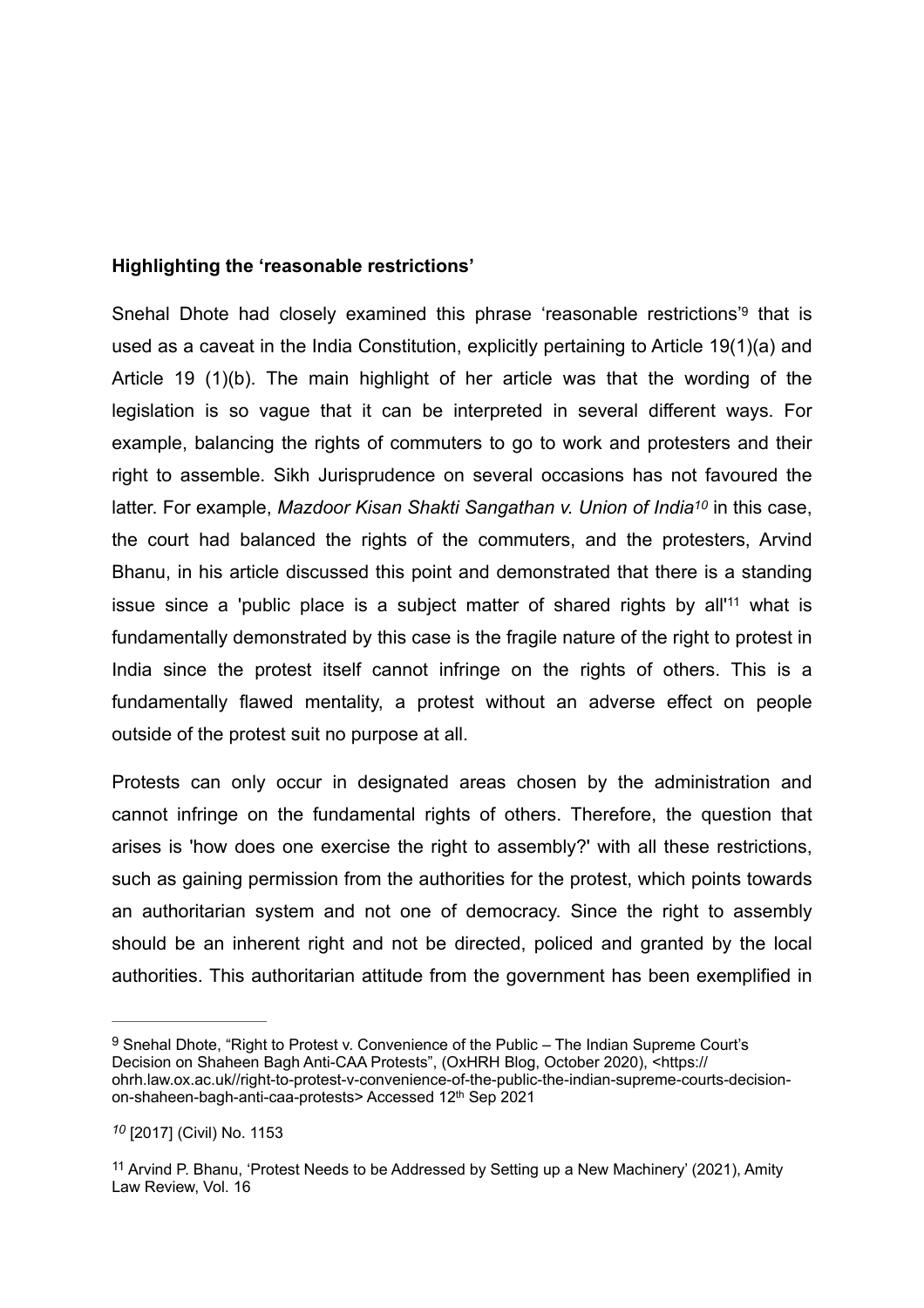<span id="page-5-2"></span>the recent 'farmers protest' in New Delhi – in this protest, farmers are protesting new agricultural bills (Bill on Agri Market, Bill on Contract Farming and Bill Relating to Commodities), one of the more significant issues at hand with this protest is the fact that it takes away negotiating power away from the farmers<sup>[12](#page-5-0)</sup>. The 'Farmers Protest' had shown that the government used to force such as tear gas as a tool to control the nature of the protest. However, there have also been mentions that the local authorities have cut-off power and food supply to the protesters' locations. This shows that the government is not using 'reasonable restrictions' to control the protest; instead, they use violence and scaremongering tactics against unarmed farmers.

#### **Compared to UK right to protest in public/attitude of the governments**

In the UK, protests and the freedom of speak/expression has been deeply embedded into the culture of our modern society. In the last decade, protests have become a regular occurrence for the British nation. They ranged from the pre-covid era where UK residence campaigned on the street of London against Brexit and during covid where several politically and socially essential protests have taken places, such as the Black Lives Matter Movement or the Palestine marches. This section of the essay focuses on the government's attitude and how it has changed since before Covid. Before Covid, the attitude of the government was lucid, and the right to protest appeared to be undisturbed (exemplified through Brexit protests outside of the house of Parliament); however, once Covid struck, and residents of the UK still decided to protest, the government introduced new drastic measures (with the aim to protect the virus from spreading) this was mainly through the Corona Virus Act 2020, where the limitations pertained to the maximum of 30 people<sup>13</sup>[.](#page-5-1) Although these measures have been implemented during a world crisis, they were revoked on the 29<sup>th</sup> of July.

<span id="page-5-3"></span><span id="page-5-0"></span> $12$ Ravinder Kaur, 'How a Farmer's Protest in India evolved into a mass movement that refuses to fade' (2021) < https://www.newstatesman.com/ideas/2021/02/how-farmers-protest-india-evolvedmass-movement-refuses-fade> Accessed 12th Sep 2021

<span id="page-5-1"></span><sup>&</sup>lt;sup>[13](#page-5-3)</sup> Parliament.UK, 'The Law Governing Protest during the Pandemic'  $\leq$  https:// publications.parliament.uk/pa/jt5801/jtselect/jtrights/1328/132807.htm> Accessed 12th Sep 2021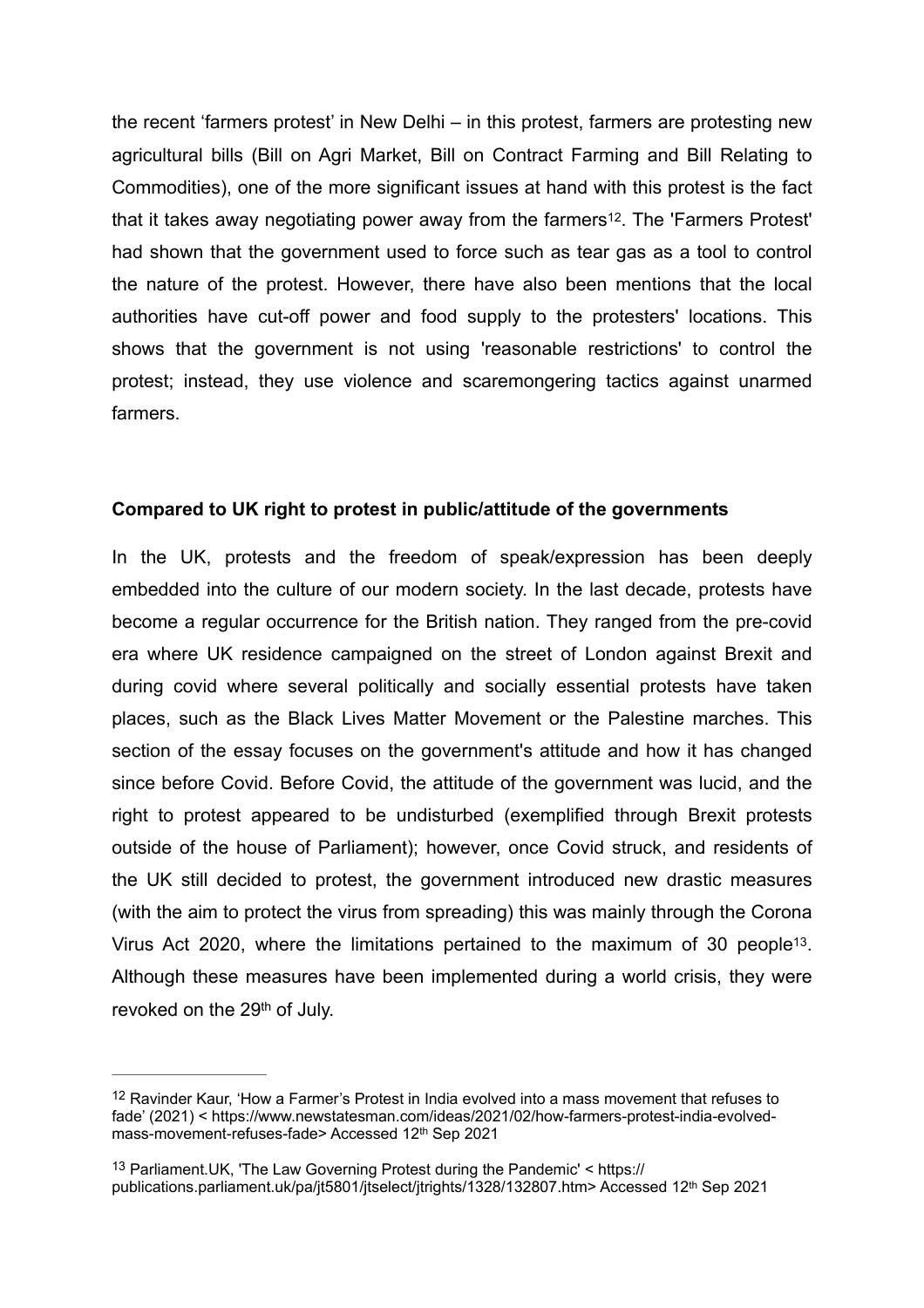<span id="page-6-6"></span>When a public march is organisers in the UK, similarly to the Indian system, the organisers must 'inform the police six days before the march'<sup>[14](#page-6-0)</sup>. However, unlike the Indian system, in the UK, this is only applicable to marches, although the police do have the power to 'limit or change the route of the march' and 'set conditions for the march<sup>'15</sup>[.](#page-6-1) India and the Sikh jurisprudence seem to have adopted a laisser-faire attitude towards the right to protest, despite the deeply rooted history the Indian people such as Gandhi have with protesting the government.

<span id="page-6-9"></span><span id="page-6-8"></span><span id="page-6-7"></span>TheHimat La K. Shah<sup>[16](#page-6-2)</sup> case was one of the first cases to address the rights to protest in a public place. The principle that had emerged from this case was the fact that 'the police do not have discretionary powers in granting permission to protesters<sup>'17</sup>[,](#page-6-3) however, the court has not laid down any guidelines for the authorities to adhere to and therefore allowing the police to operate in a grey area of law and allowing authorities to clear public places of protesters at their discretion<sup>[18](#page-6-4)</sup>.

<span id="page-6-11"></span><span id="page-6-10"></span>Chapter VIII of the Indian Penal Code 1860 (Offences Against Public Tranquillity) Section 141, there are several issues with this specific piece of legislation as it gives the government an unbalanced amount of power in the restriction of a public protest<sup>19</sup>[.](#page-6-5) For example, subsection four says explicitly that an assembly should be deemed unlawful if 'criminal force or show of criminal force is used to… deprive any person of the enjoyment of a right of way' this specific section of the legislation is problematic as it directly undermines the purpose of a protest, the fundamental nature of a protest is to cause destructions, as Tim Hughes would put it 'to cause annoyance an as well as inconvenidisruptssruption to the passage of everyday daily

<span id="page-6-1"></span> $15$  ibid

<span id="page-6-3"></span> $17$  Ibid, 9

<span id="page-6-4"></span>[18](#page-6-10) ibid

<span id="page-6-0"></span>GOV.UK, 'Protest and Marches: Letting the Police Know' < https://www.gov.uk/protests-and- [14](#page-6-6) marches-letting-the-police-know> Accessed 12th Sep 2021

<span id="page-6-2"></span><sup>&</sup>lt;sup>[16](#page-6-8)</sup> Himat Lal K. Shah v Commissioner of Police [1973] Air 87, 1973 SCR (2) 266

<span id="page-6-5"></span><sup>19</sup>LEXIFORTI LEGAL NEWS NETWORK, 'Meaning of 'Reasonable Restrictions' under Article [19](#page-6-11) of Indian Constitution' (2020) < https://lexforti.com/legal-news/reasonable-restrictions-article-19/> Accessed 12th Sep 2021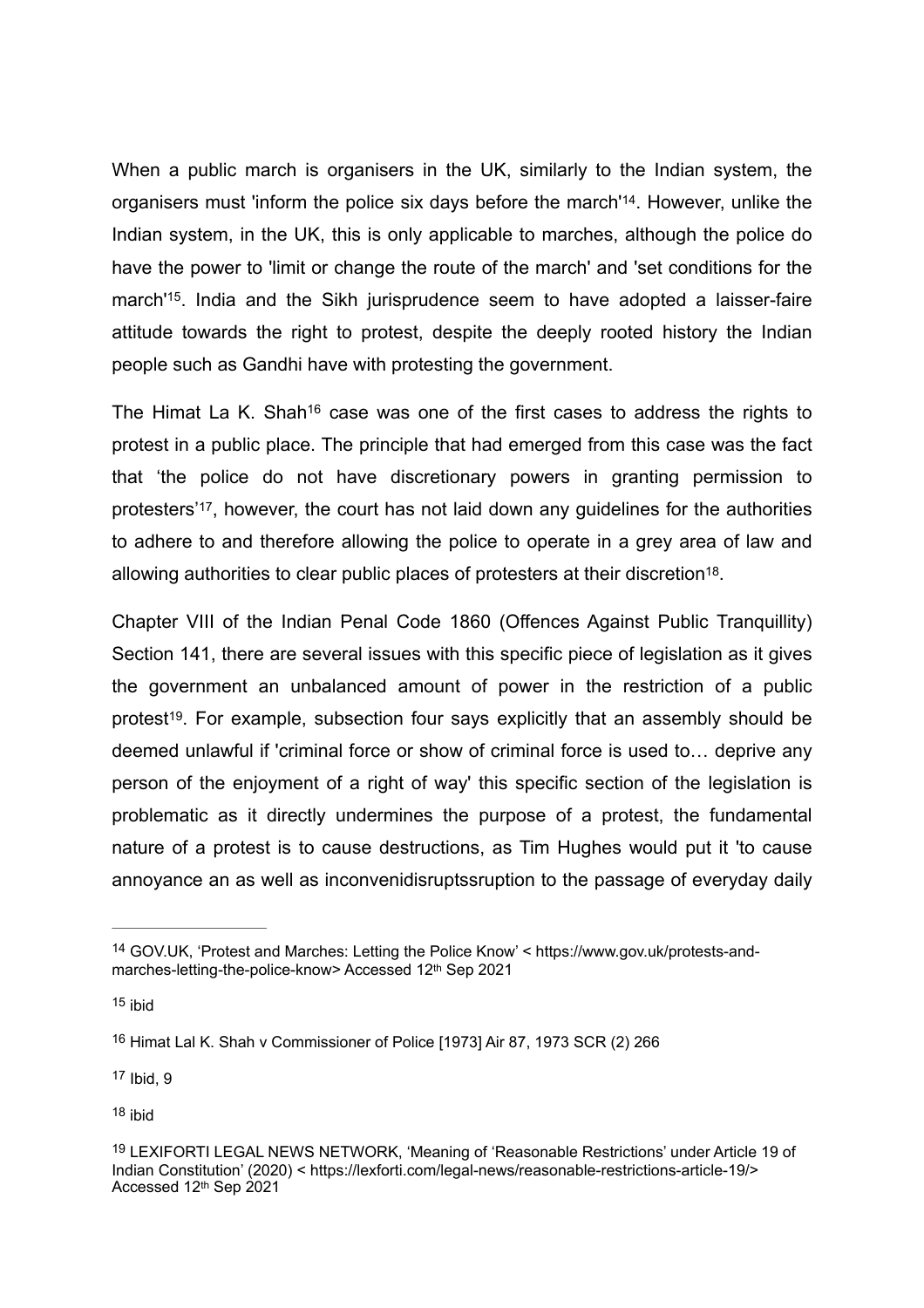<span id="page-7-3"></span><span id="page-7-2"></span>lif[e](#page-7-0)<sup>[20](#page-7-0)</sup> and deeming it an unlawful act when the act itself infringes a person's enjoyment of a right of way goes against the fundamental principles of a protest but also the interpretation of the use of criminal force in the context of deprivation of another from their enjoyment of the right of way is subjective and open to the interpretation of the government. Similarly to the Indian Penal Code, The Police Sentencing and Court (PCSC) Bill has recently been changed. Amendment 6 widens the interpretation of 'Intentionally or recklessly causing a public nuisance' to include "serious distress, serious annoyance, serious inconvenience or serious loss of amenity", and the maximum custodial sentence is ten years<sup>21</sup>[.](#page-7-1) Here we can see a contrast of similarities between the Indian and the United Kingdom legislation; there is an overlap between the 'unbalances amount of power in the restrictions of a public protest' in both countries. However, there are several distinctions to be made, such as the vague nature of the Indian Constitution when it comes to the definitions of terms.

## **Recent legal development due to BLM and other trendy protests / Reform (250)**

There is an urgent need for reform (in the UK, legislation on the redefinition of what constitutes a public nuisance in the context of a protest, since it allows the authorities to use unbalanced and, in most cases, unfair power to arrest members of a protest). At the minimum, a guideline criterion from the Indian government for the right to protest, since some of the specifics of the Indian legislation are questionable in the best of lights (i.e. Article 19(1)(a) and 19(1)(b) of the Indian Constitution as mentioned before). When both judicial systems are closely examined, it is evident that they both share several flaws, whether that is to do with the vague wording of specific legislation, out of context guidelines or unbalanced allocation of power; however, in the Indian legal system, there have been attempts to rectify the balance

<span id="page-7-0"></span><sup>&</sup>lt;sup>20</sup>Tim Hughes, 'The Right to Protest is Fundamental to a Healthy and Vibrant Democracy – The Government Must not undermine it' (2021) < https://www.involve.org.uk/resources/blog/opinion/rightprotest-fundamental-healthy-and-vibrant-democracy-government-must-not> Accessed 12th Sep 2021

<span id="page-7-1"></span><sup>&</sup>lt;sup>21</sup>Liberty Human Rights, 'Liberty's Briefing on the Police, Crime, Sentencing and Courts Bill for report stage in the House of Commons (2021) <https://www.libertyhumanrights.org.uk/wp-content/uploads/ 2020/04/Libertys-briefing-on-the-Police-Crime-Sentencing-and-Courts-Bill-Report-Stage-HoC-July-2021.pdf> Accessed 12th Sep 2021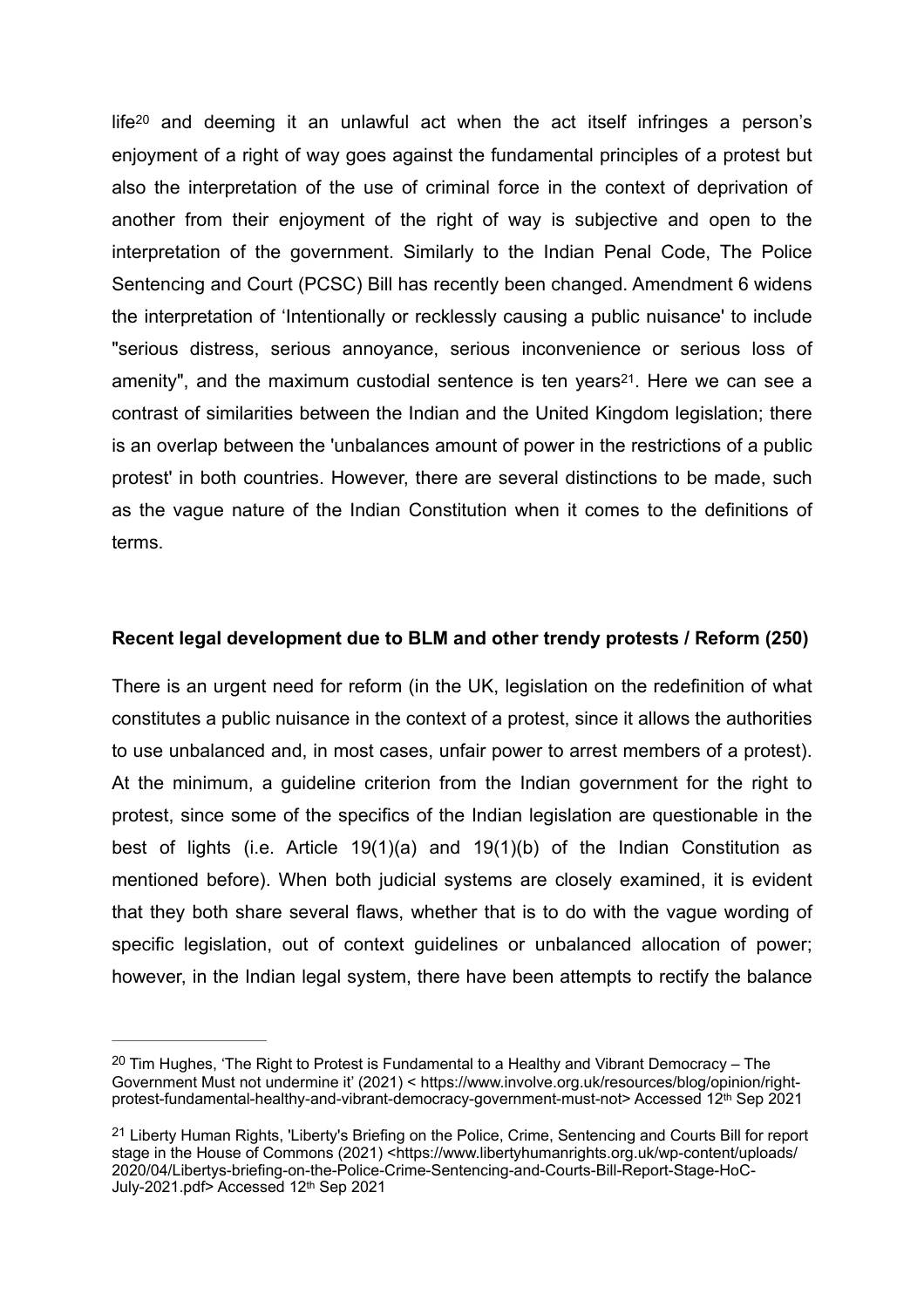<span id="page-8-3"></span>of power and the right to protest as demonstrated in the *Himat Lal K. Shah*<sup>[22](#page-8-0)</sup>, an attempt at rectifying this situation in the UK has not yet surfaced.

# **Impact of Covid-19 on the right to protest (250 Words)**

<span id="page-8-4"></span>As mentioned throughout this essay, Covid-19 has had a significant impact on the functioning of the world and the fundamental rights of the people. The right to protest in the UK is not absolute and can be restricted if there is a good cause. However, Covid-19 has demonstrated the meaning of 'not absolute' since there have been several restrictions to limit human contact and the spread of the virus, which came at the cost of giving up certain fundamental rights such as the restricted right to protest. Similarly, this was the case in the Indian legislation where restrictions have been implemented to limit the spread of the virus in exchange for restricted fundamental rights such as. However, the Indian citizens have accused the government of using the ['](#page-8-1)Covid-19 emergency as an excuse to arrest protesters'<sup>[23](#page-8-1)</sup> for example, during the anti-Citizenship Amendment Act protests (a piece of legislation that 'can be considered discriminatory against Muslims since it provides a fast-track to Indian citizenship to non-Muslim refugees'<sup>24</sup>[\)](#page-8-2) where the police force used the Unlawful Activities Prevention Act (which mainly focuses on acts of terrorism) to make several arrests during protests throughout the pandemic, which is a clear example of how the Indian authorities have moulded the law according to their agenda in the name of Covid.

## <span id="page-8-5"></span>**Conclusion**

As an overall judgement of this essay, the 'right to assembly' is not as absolute as it may appear, and events during and since Covid-19 have somewhat confirmed that where excessive use of police force was used in India to arrest protesters in the

<span id="page-8-0"></span> $22$  Ibid, 16

<span id="page-8-2"></span><span id="page-8-1"></span> $23$ DW – Made for Minds – 'Citizenship Law: Is India using Covid-19 emergency to arrest Protesters?' (2020) < https://www.dw.com/en/citizenship-law-is-india-using-covid-19-emergency-toarrest-protesters/a-53603260> Accessed 12th Sep 2021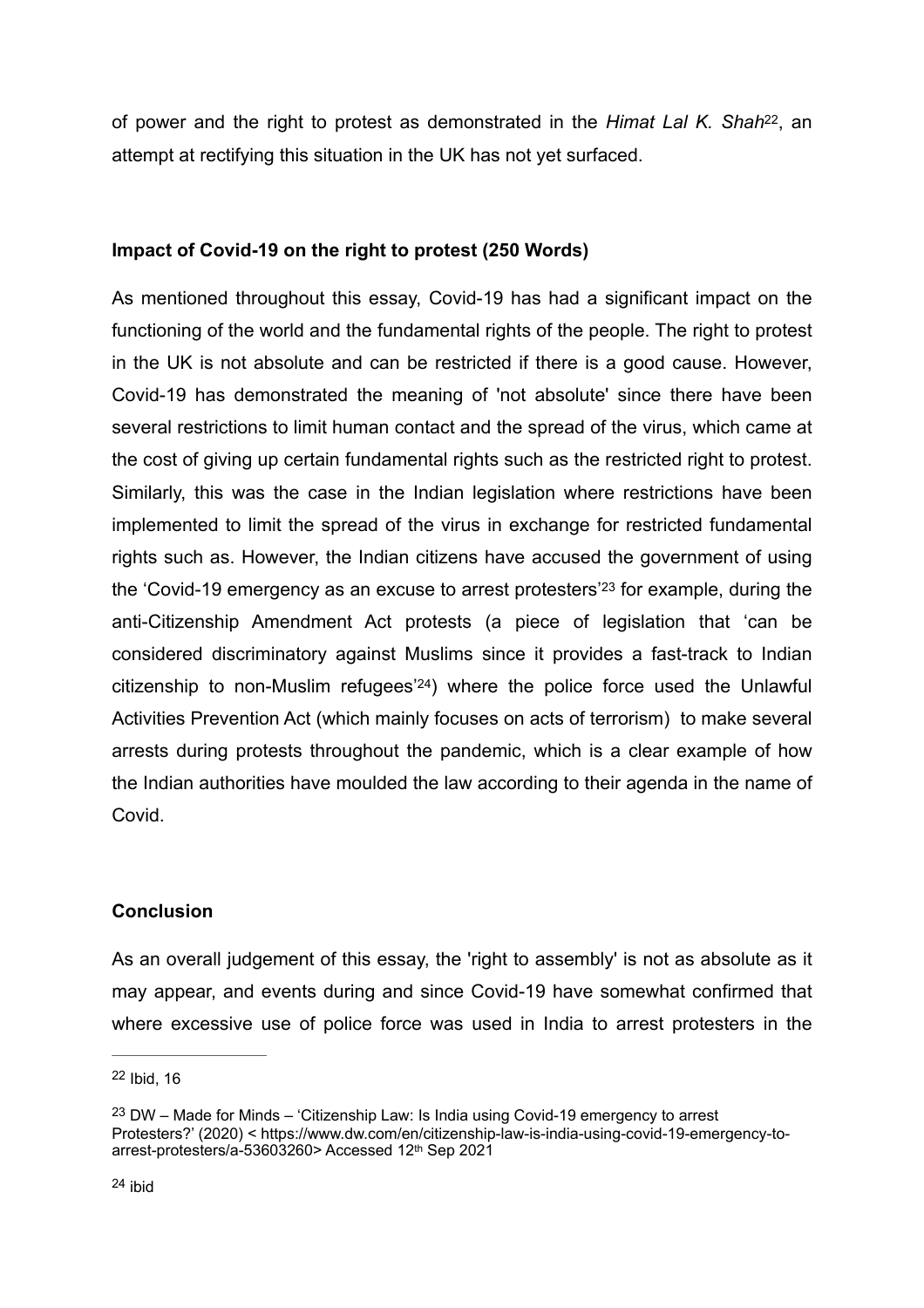name of Covid. As this essay has shown throughout both legal systems, have their flaws in the specific definitions of their terms, such as the Indian Constitution Article 16, where protests can be 'reasonably restricted' or in The Police Sentencing and Court (PCSC) Bill, where Amendment 6 widened the interpretation of 'Intentionally or recklessly causing a public nuisance' to include "serious distress, serious annoyance, serious inconvenience or serious loss of amenity". However, the PCSC has placed these definitions of intentional or reckless causing of a public nuisance outside of the context of a public protest.

 However, the right to protest in India is far more problematic than meets the eye and therefore deserves a significant amount of attention since the government operates in an authoritarian structure when handling peaceful protests. With such rich history of protests, there is still a long way to go in order to reach a fair balance of the right to protest and the government use of force.

**Word Count – 2947**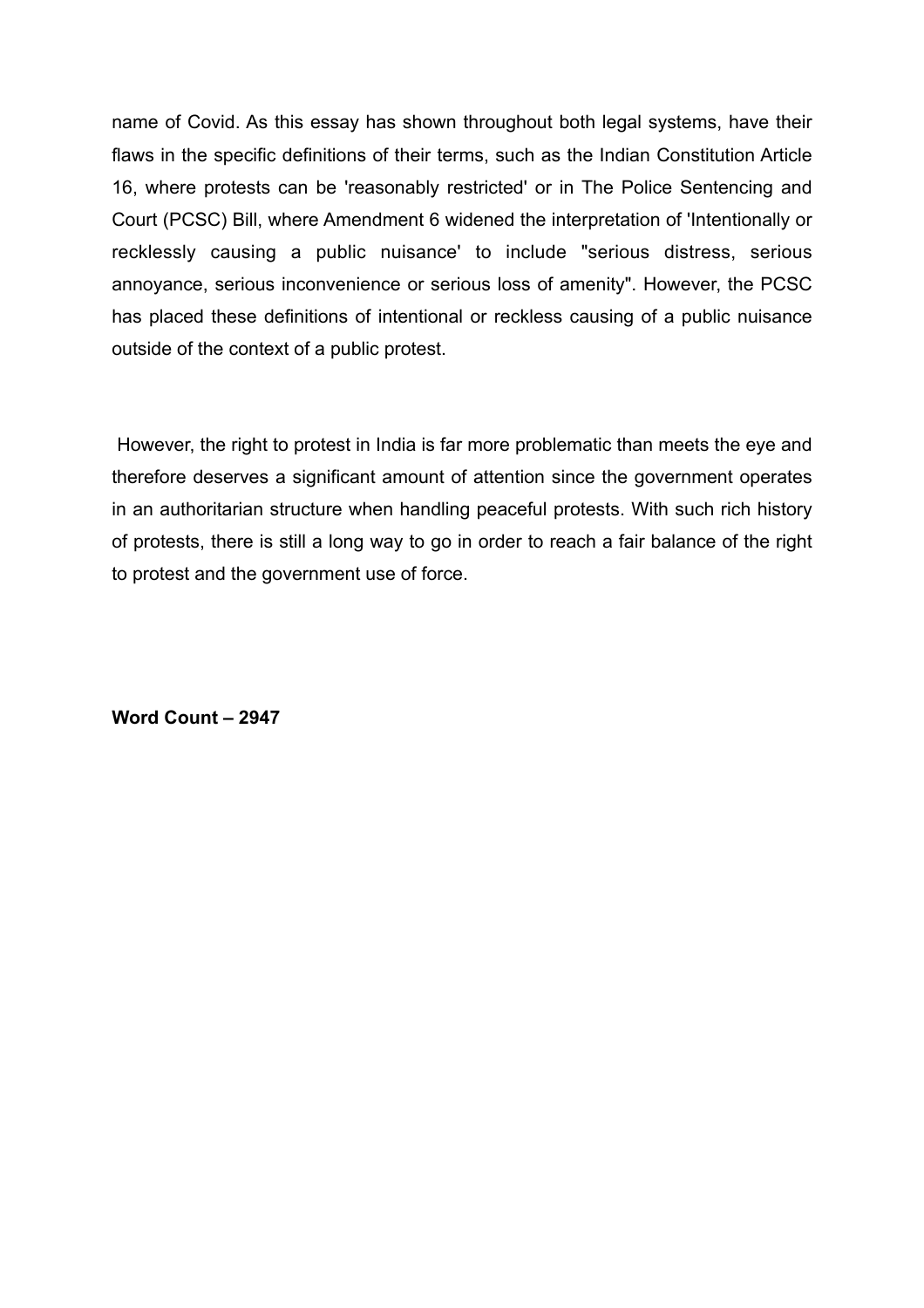# **Bibliography**

#### **Articles**

Arvind P. Bhanu, 'Protest Needs to be Addressed by Setting up a New Machinery' (2021)

DW – Made for Minds – 'Citizenship Law: Is India using Covid-19 emergency to arrest Protesters?' (2020)

GOV.UK, 'Protest and Marches: Letting the Police Know'

Indian Kanoon, 'Article 19 in The Constitution of India 1949'

LEXIFORTI LEGAL NEWS NETWORK, 'Meaning of 'Reasonable Restrictions' under Article 19 of Indian Constitution' (2020)

Liberty Human Rights, 'Liberty's Briefing on the Police, Crime, Sentencing and Courts Bill for report stage in the House of Commons (2021)

Neil Jarman and Geraldine Scullion, 'Protecting Rights or Limiting Disorder? Freedom of Assembly and the Right to Protest'

Parliament.UK, 'The Law Governing Protest during the Pandemic'